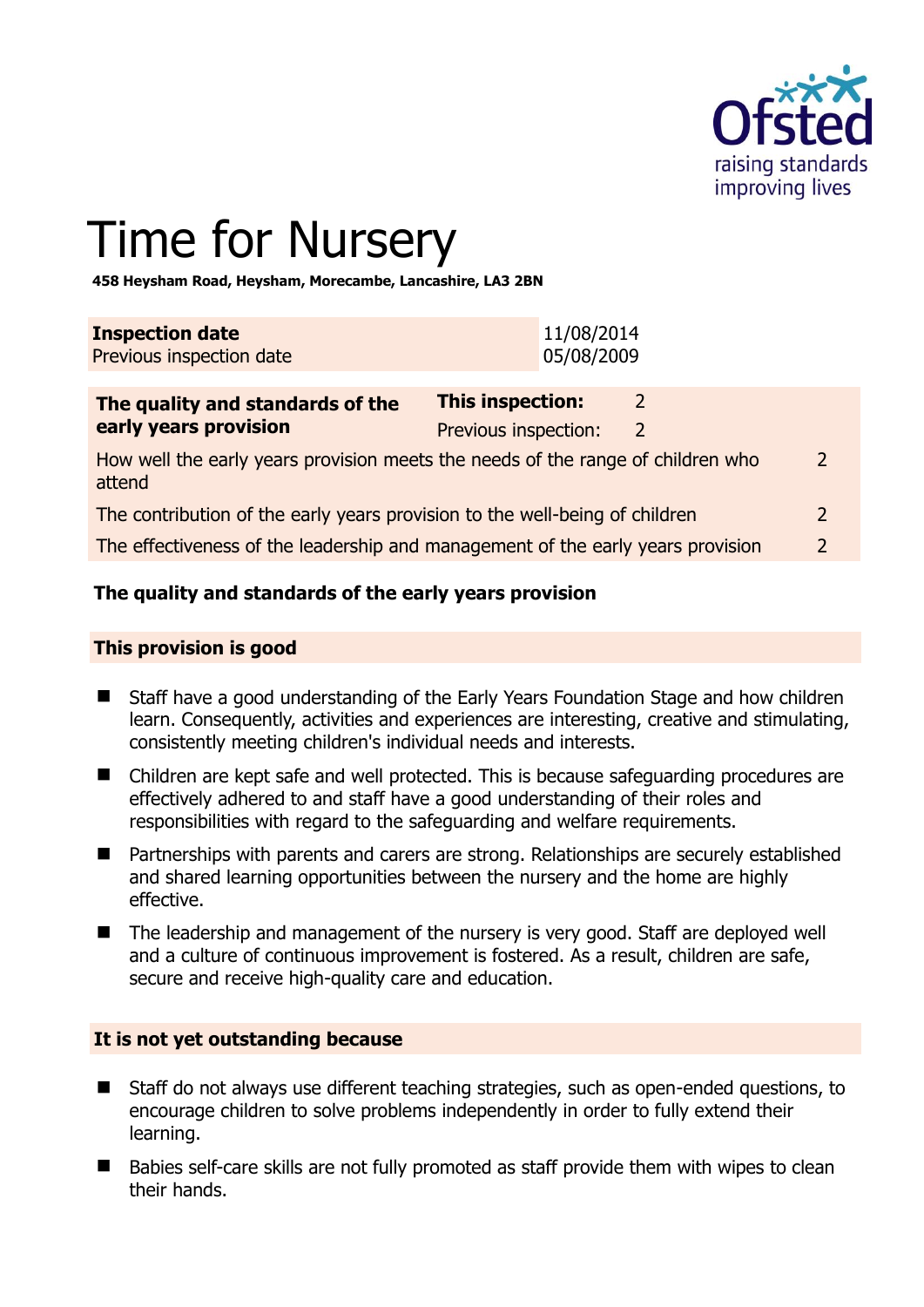# **Information about this inspection**

Inspections of registered early years provision are:

- $\bullet$  scheduled at least once in every inspection cycle the current cycle ends on 31 July 2016
- scheduled more frequently where Ofsted identifies a need to do so, for example where provision was previously judged inadequate
- **•** brought forward in the inspection cycle where Ofsted has received information that suggests the provision may not be meeting the legal requirements of the Early Years Foundation Stage or where assessment of the provision identifies a need for early inspection
- **•** prioritised where we have received information that the provision is not meeting the requirements of the Early Years Foundation Stage and which suggests children may not be safe
- scheduled at the completion of an investigation into failure to comply with the requirements of the Early Years Foundation Stage.

The provision is also registered on the voluntary and compulsory parts of the Childcare Register. This report includes a judgment about compliance with the requirements of that register.

# **Inspection activities**

- The inspector viewed all three rooms where children play and the outdoor areas.
- . The inspector talked with children, staff and managers at convenient times throughout the day, taking their views into account.
- The inspector checked the evidence of qualifications and suitability of all staff working in the nursery.

The inspector viewed a range of documentation, including relevant policies and

- $\blacksquare$ procedures, medication and accident forms, risk assessments and the nursery selfevaluation form and improvement plan.
- $\blacksquare$ The inspector viewed children's learning files containing observations, assessments and individual learning plans.
- The inspector spoke with a number of parents on the day, taking their views into account.

**Inspector**  Janice Caryl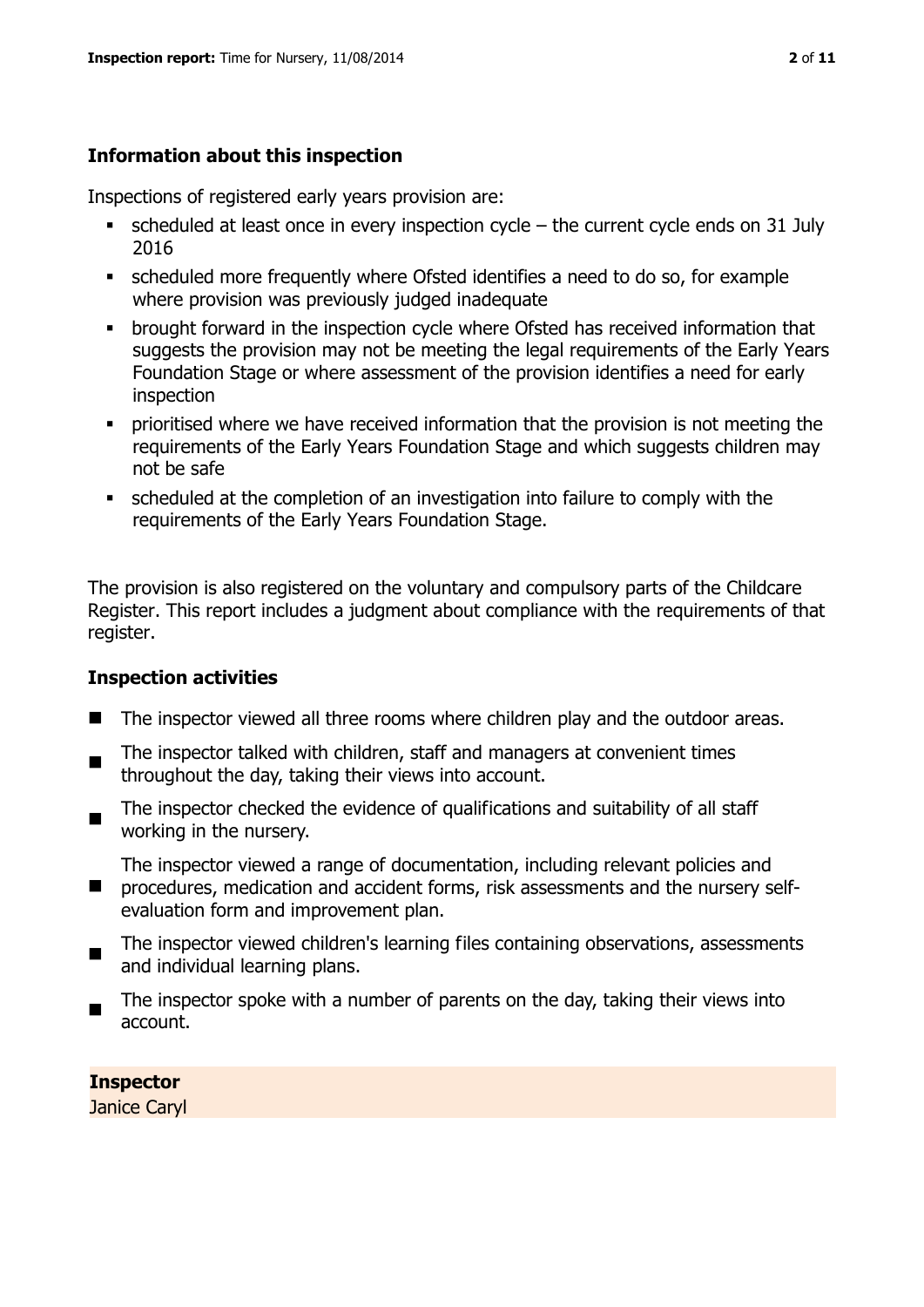#### **Full report**

#### **Information about the setting**

Time for Nursery opened in April 2001 and is privately owned. The nursery is registered on the Early Years Register and the compulsory and voluntary parts of the Childcare Register. It operates from a large detached Georgian House near Heysham and Morecambe, Lancashire. The nursery serves the immediate locality and also the surrounding areas. The nursery opens five days a week, from 7.30am until 6pm, all year round, except for bank holidays. Children attend for a variety of sessions. Children are cared for across three rooms and have access to enclosed outdoor play areas. There are currently 82 children in the early years age range on roll. The nursery receives funding for the provision of free early education for two-, three- and four-year-old children. The nursery supports children with special educational needs and/or disabilities. There are currently 14 staff working directly with children, all of whom have an appropriate early years qualification. 11 of the staff have appropriate qualifications at level 3, two hold relevant qualifications at level 6 and one member of staff has Qualified Teacher Status. The nursery is a member of the Pre-School Learning Alliance and they have completed a local Quality Award Scheme.

#### **What the setting needs to do to improve further**

#### **To further improve the quality of the early years provision the provider should:**

- $\blacksquare$  enhance the use of a wider range of teaching strategies, for example, by encouraging staff to use more open-ended and deeper level questions, to enable children to think through their actions and learn to solve problems
- $\blacksquare$  encourage babies to take more responsibility for their own self-care, for example, by ensuring they follow good hygienic routines by washing their own hands.

#### **Inspection judgements**

#### **How well the early years provision meets the needs of the range of children who attend**

Staff have a good understanding of the Early Years Foundation Stage and how children learn. Consequently, children have a very good range of opportunities where they are able to initiate their own play ideas. In addition, staff offer a range of interesting planned activities to support children's learning and development further. On entry to the nursery, the key persons gather information from parents regarding their children's health, welfare and educational needs. This information, alongside further regular observations, helps staff to match activities to the individual needs of children. Consequently, children make good progress in relation to their starting points. Staff keep well-documented learning files for all children. The files contain observations, photographs and reports, providing a delightful account of how children are developing and making good progress. Staff complete progress checks, including the required written assessment for children aged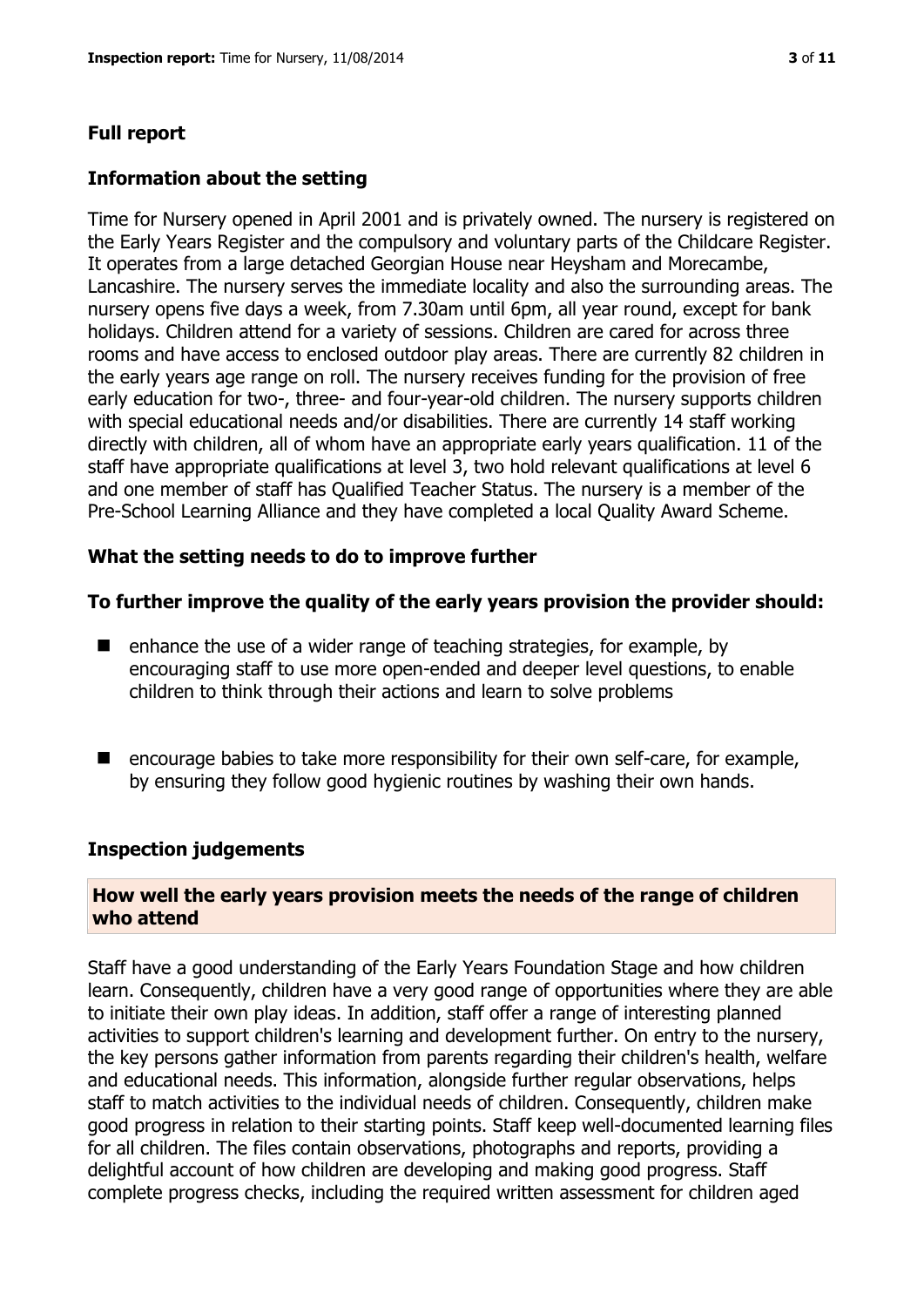between two and three years. Furthermore, staff use a screening programme to effectively assess children's speech and language so that any gaps in development are identified early. These are effectively shared with parents and carers, ensuring those requiring additional support are identified. Children with special educational needs and/or disabilities are supported well. This is because staff successfully plan, implement and evaluate specific learning opportunities to help children make good progress, relative to their individual needs.

Children thoroughly enjoy their time at the nursery. Babies settle quickly into their playroom and enjoy a range of activities that stimulate and motivate them. Staff introduce a good range of musical instruments for babies to enjoy. Children take great delight in banging the beaters onto the drums. Staff encourage children to listen to the different sounds, such as the jingle of the bells and the rattle of the shakers. As a result, children develop listening skills, learn new vocabulary and develop their physical skills. The staff have high expectations of themselves and the children they care for. As a result, teaching is effective and children learn the necessary skills in preparation for school. Children are appropriately challenged to make good progress towards the early learning goals. For example, staff teach children to carefully paint and add glitter to the scales of the Rainbow Fish, developing their hand and eye coordination. Staff talk to children about the story they previously read together as a group. As a result, children gain a better understanding of the concepts within the story book. In addition, they remain motivated and interested as the enhancement activity reinforces their learning. Staff are proficient in asking questions and promoting learning in areas, such as mathematics. For example, staff encourage children to count the legs on the octopus that they have painted. As children make a tower with large bricks, they excitedly and collectively count them. Staff promote mathematics further by using mathematical language as they talk about how high the tower is becoming. However, staff do not always extend children's learning by asking deeper level questions to encourage them to solve problems. For example, when the tower becomes taller than the children, they are not encouraged to think about how they can add further bricks. Outdoor play is a particular strength at this nursery. Staff effectively plan the outdoor environment to ensure it is inviting and stimulating. They ensure that there are a wealth of opportunities across all areas of learning for each age group. The areas are designed to ensure safety and security for the different age groups. As an alternative, the areas can be opened up so that all children are able to play together as one whole group. This means that older and younger children can mix and get to know each other, and siblings are able to play together.

The nursery has excellent partnerships with parents. Communication methods are highly effective and keep parents and carers fully engaged, informed and involved at all times. Parents are kept up to date through daily informal discussions and communication sheets. Parents comment on how they value the regular updates from their key persons about how their children are progressing. For example, they receive termly progress reports where they can view their children's files and discuss their development. Staff in the nursery ensure that children benefit from shared learning opportunities. They provide a lending library of books and story bags with props, promoting early literacy skills. In addition, children enjoy taking home the nursery teddy bear, which encourages them to share their experiences in a fun and creative way. Parents also comment that they feel extremely welcome in the nursery and are able to ask questions and seek support at any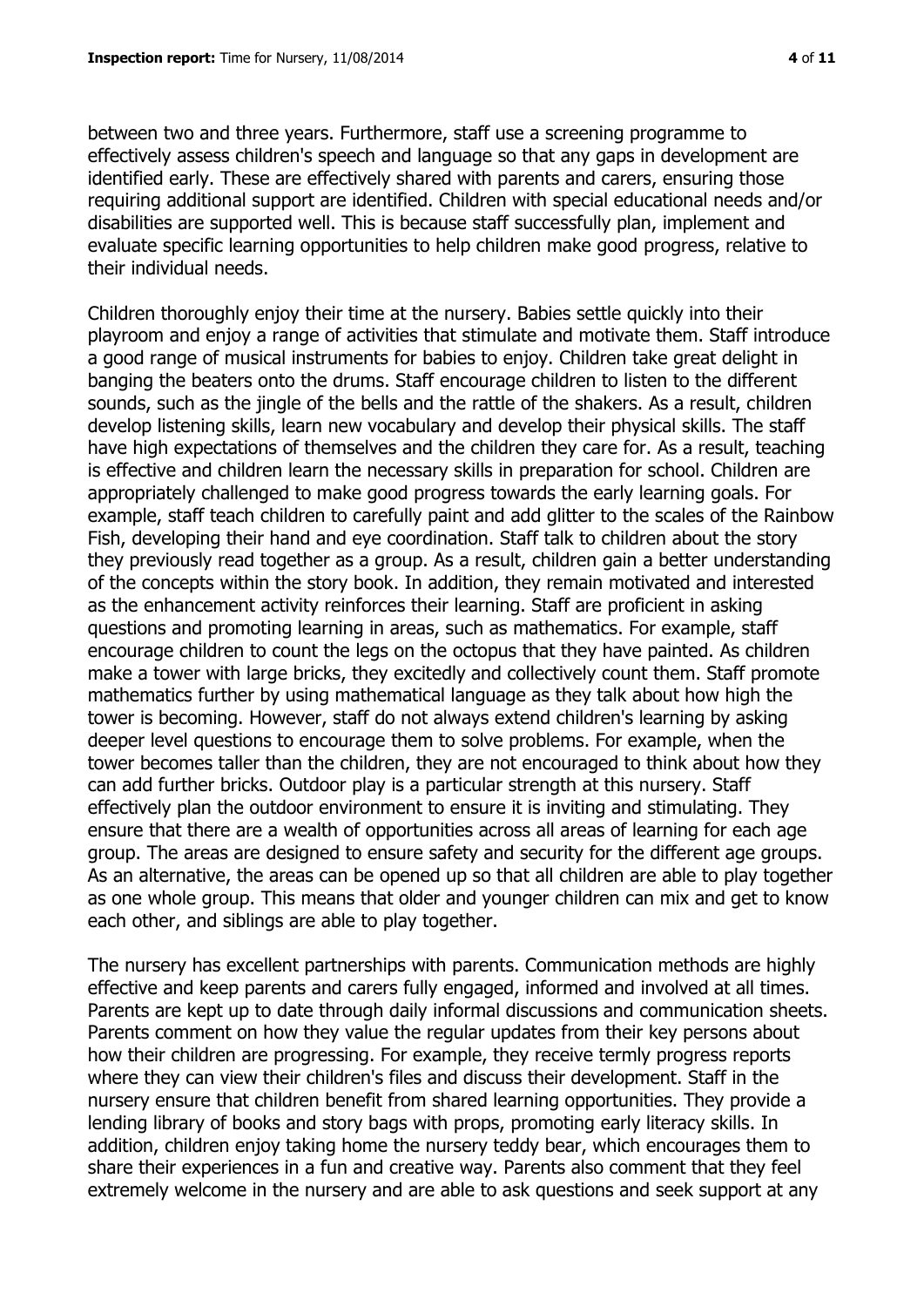time. Consequently, strong and secure relationships are established and consistently maintained, contributing to the high-quality practice in the nursery.

#### **The contribution of the early years provision to the well-being of children**

Children are happy and content at the nursery. This is because they have secure and emotional relationships with attentive staff, who care about them and know them well. Babies enjoy the close and secure relationships of staff, who are responsive to all their care needs. The environment is calm and well-organised to provide quiet areas where children can snuggle and build strong attachments. Consequently, children's emotional well-being is fostered extremely well. Children settle quickly into nursery because settlingin procedures are effectively organised to ensure children's needs are fully met. Parents welcome the gradual process and are highly complimentary of how staff support them as a family. Staff effectively promote positive behaviour strategies with children. They are clear, calm and consistent as they explain to children the difference between right and wrong. Children demonstrate through their excellent behaviour and confident communications and explorations that they feel safe and secure.

Staff demonstrate a very good understanding of the emotional needs of children and their families at times of transition. For example, key persons introduce children and parents to the new rooms and the different staff, children are due to encounter. Consequently, children are well-prepared prior to moving on through the nursery. Staff also effectively support older children as they prepare for moving into school. Teachers make visits to the nursery and talk with children and their key persons to get a sense of familiarity regarding children's needs. In addition, staff provide physical education sessions so that children become accomplished at getting undressed and dressed for the activity. Children develop their own sense of familiarity as they play in the role-play uniform shop, where they can try on different clothes relating to their new school. Consequently, children are prepared emotionally and physically for their move on to school.

Children are supported in developing their independence skills. For example, older children assist in the preparation of snacks, pour their own drinks and help each other. Babies and younger children learn to feed themselves and are supported in toilet training and attending to their own personal needs. Good hygiene practice is effectively promoted across the nursery, for example, all children, including the babies, are taught to clean their hands before eating meals and after using the toilet. However, staff provide babies with wipes to clean their hands rather than promoting good hygiene routines, such as washing their own hands. Staff effectively teach children about living healthy lifestyles. Children benefit by having nutritionally balanced home cooked meals and snacks on a daily basis. The positive attitude to healthy living is reinforced as children grow and pick their own fruit and vegetables that are prepared and served by the nursery cook. As a result, children experience and learn about the benefits of having fresh home produce. Children are taught how to care for themselves because staff invite other health professionals, such as dental surgeons and hygienists into the nursery. Children benefit from a wealth of opportunities to keep physically active and experience the fresh air and outdoor environment. Children have regular access to the outdoor play area, which has a variety of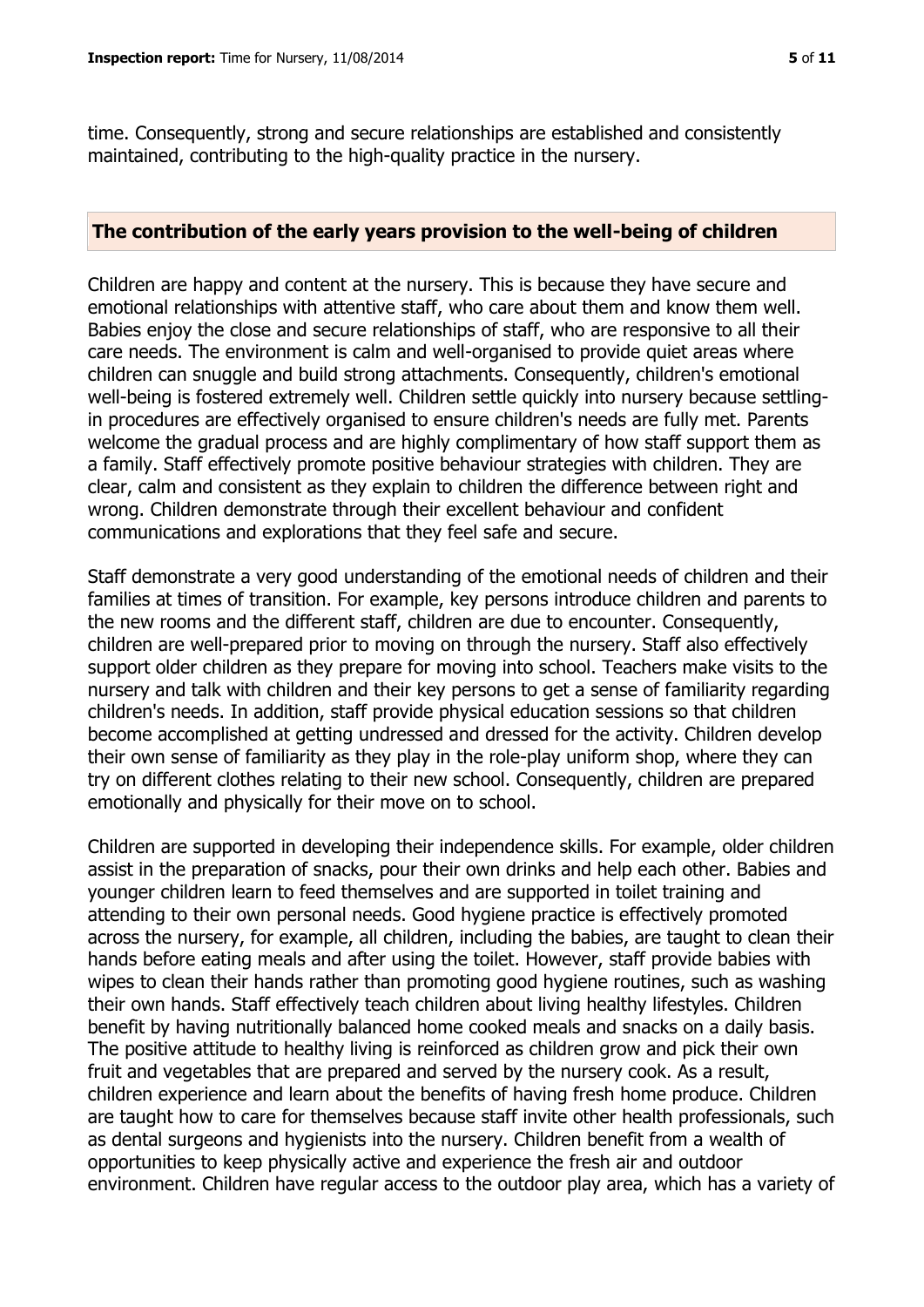toys, play apparatus, a sensory area and a planting and growing area. This provides children with a range of experiences and includes opportunities for children to manage risks for themselves by using equipment. For example, they use gardening equipment for planting and digging. The range of activities outdoors means children are suitably challenged to develop and practise their skills, such as running, balancing, jumping and climbing.

#### **The effectiveness of the leadership and management of the early years provision**

The providers, managers and staff have a clear understanding of the safeguarding and welfare requirements of the Early Years Foundation Stage. Consequently, children are kept safe and secure. Children's safety is given high regard and staff are constantly vigilant. Children, staff and visitors are signed in and out and parents are welcomed at the door by a member of staff. This means there is no unauthorised access for adults, helping to keep children safe. Safeguarding procedures are strictly adhered to. For example, staff clearly demonstrate their knowledge and understanding of what to do if they had concerns about a child's welfare. This further helps children to stay safe and well-protected. Robust policies and procedures, which are understood and adhered to by all staff, provide guidance to support practice. These are also shared with parents and carers. This ensures that a collective approach is maintained with regard to the safety and well-being of all the children. Recruitment procedures are robust and ensure all staff are suitably qualified and have the relevant experience to work with children. In addition, all staff are vetted through the Disclosure and Barring Service check system, helping to keep children safe from harm or abuse. Staff deployment is excellent, with managers ensuring that individual members of staff have specific roles and responsibilities. This contributes further to the safe and efficient management of the nursery.

The managers and staff consistently monitor planning and undertake regular staff supervision and appraisals to ensure high standards are maintained. Tracking of children's progress is in place and clearly identifies any gaps in children's development. Subsequent discussions held between managers, staff and parents help to establish targeted plans to support children in making good progress towards the early learning goals. Effective performance management is in place, where managers observe staff practice and provide constructive feedback. As a result, staff are well trained and their performance continually improves, benefiting children through good-quality practice. The managers and staff strive to continually improve the quality of the provision and involve everyone in obtaining feedback. For example, children are actively involved in planning and evaluating their own activities. Parents provide feedback on a daily basis and complete questionnaires. Staff attend regular staff meetings where they are able to discuss issues, concerns and suggest ideas for improvement. Consequently, this good self-evaluation has a positive impact on the quality of the nursery.

The managers and staff work extremely closely with parents, carers and other agencies. Parents are very much valued and respected and integral to the smooth running of the nursery. They are kept informed about daily routines, activities and menus. Each room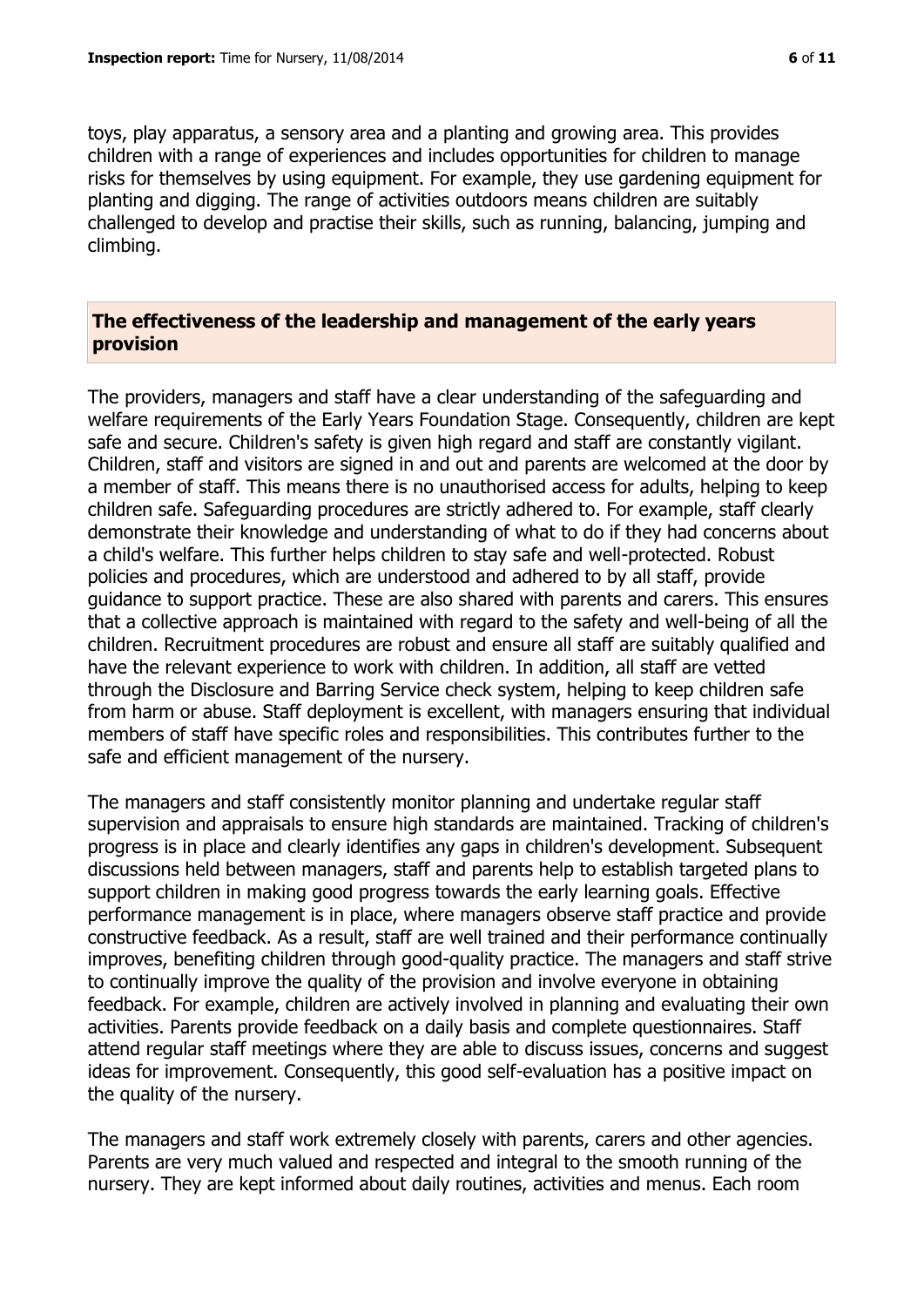within the nursery has a parent board containing information about key persons, the Early Years Foundation Stage and planning. Information is effectively shared to ensure children's specific health care needs are met and to ensure support is provided for any children with special educational needs and/or disabilities. Staff liaise closely with the local children's centre, and provide a range of information to support families. Relationships between the nursery and other childcare providers and schools are well-embedded, meaning children receive continuity of care and learning.

## **The Childcare Register**

| The requirements for the compulsory part of the Childcare Register are | Met |
|------------------------------------------------------------------------|-----|
| The requirements for the voluntary part of the Childcare Register are  | Met |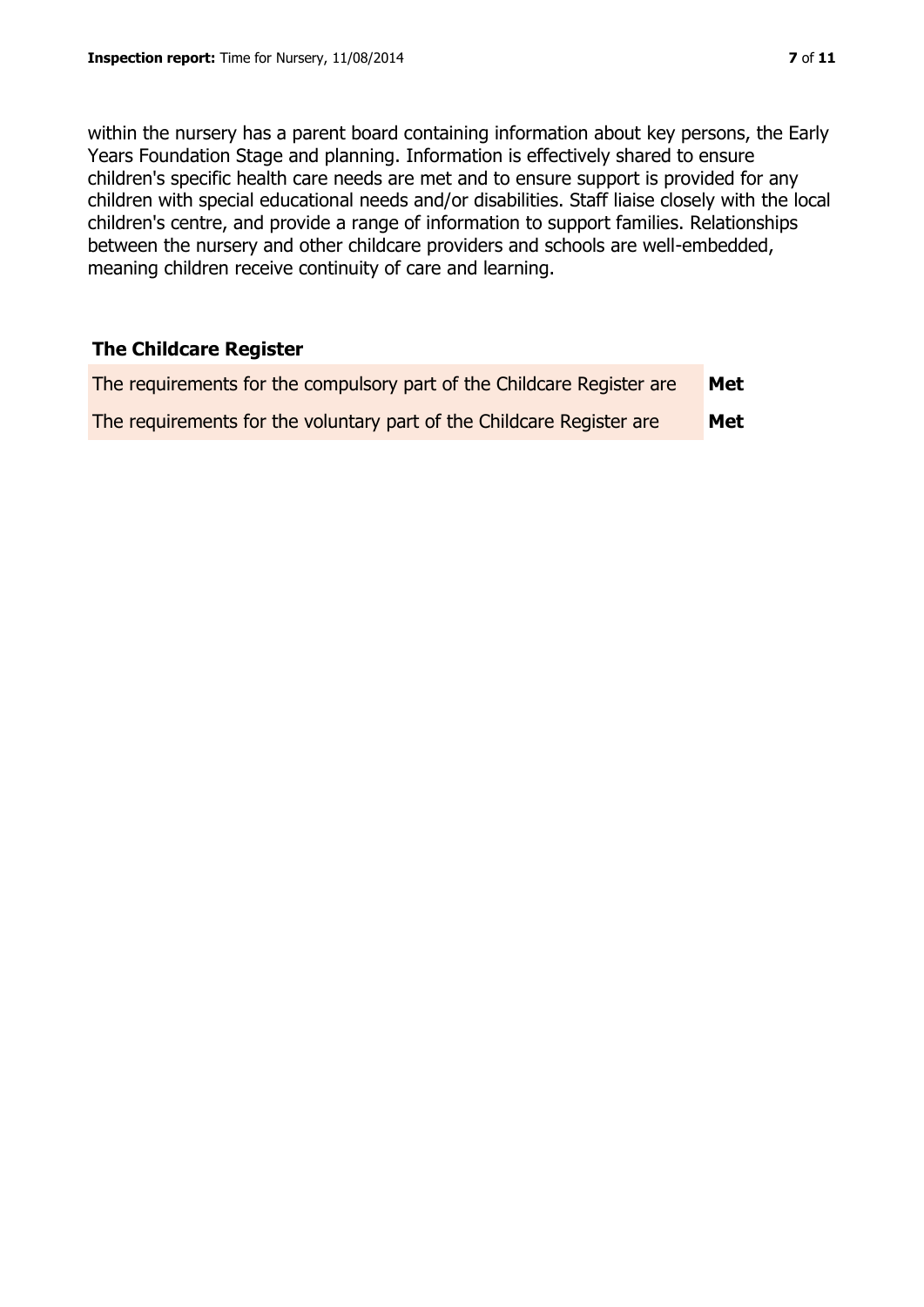# **What inspection judgements mean**

# **Registered early years provision**

| Grade   | <b>Judgement</b>        | <b>Description</b>                                                                                                                                                                                                                                                                                                                                                                                |
|---------|-------------------------|---------------------------------------------------------------------------------------------------------------------------------------------------------------------------------------------------------------------------------------------------------------------------------------------------------------------------------------------------------------------------------------------------|
| Grade 1 | Outstanding             | Outstanding provision is highly effective in meeting the needs<br>of all children exceptionally well. This ensures that children are<br>very well prepared for the next stage of their learning.                                                                                                                                                                                                  |
| Grade 2 | Good                    | Good provision is effective in delivering provision that meets<br>the needs of all children well. This ensures children are ready<br>for the next stage of their learning.                                                                                                                                                                                                                        |
| Grade 3 | Requires<br>improvement | The provision is not giving children a good standard of early<br>years education and/or there are minor breaches of the<br>safeguarding and welfare requirements of the Early Years<br>Foundation Stage. We re-inspect nurseries and pre-schools<br>judged as requires improvement within 12 months of the date<br>of inspection.                                                                 |
| Grade 4 | Inadequate              | Provision that is inadequate requires significant improvement<br>and/or enforcement action. The provision is failing to give<br>children an acceptable standard of early years education and/or<br>is not meeting the safeguarding and welfare requirements of<br>the Early Years Foundation Stage. It will be monitored and<br>inspected again within six months of the date of this inspection. |
| Met     |                         | There were no children present at the time of the inspection.<br>The inspection judgement is that the provider continues to<br>meet the requirements for registration.                                                                                                                                                                                                                            |
| Not met |                         | There were no children present at the time of the inspection.<br>The inspection judgement is that the provider does not meet<br>the requirements for registration.                                                                                                                                                                                                                                |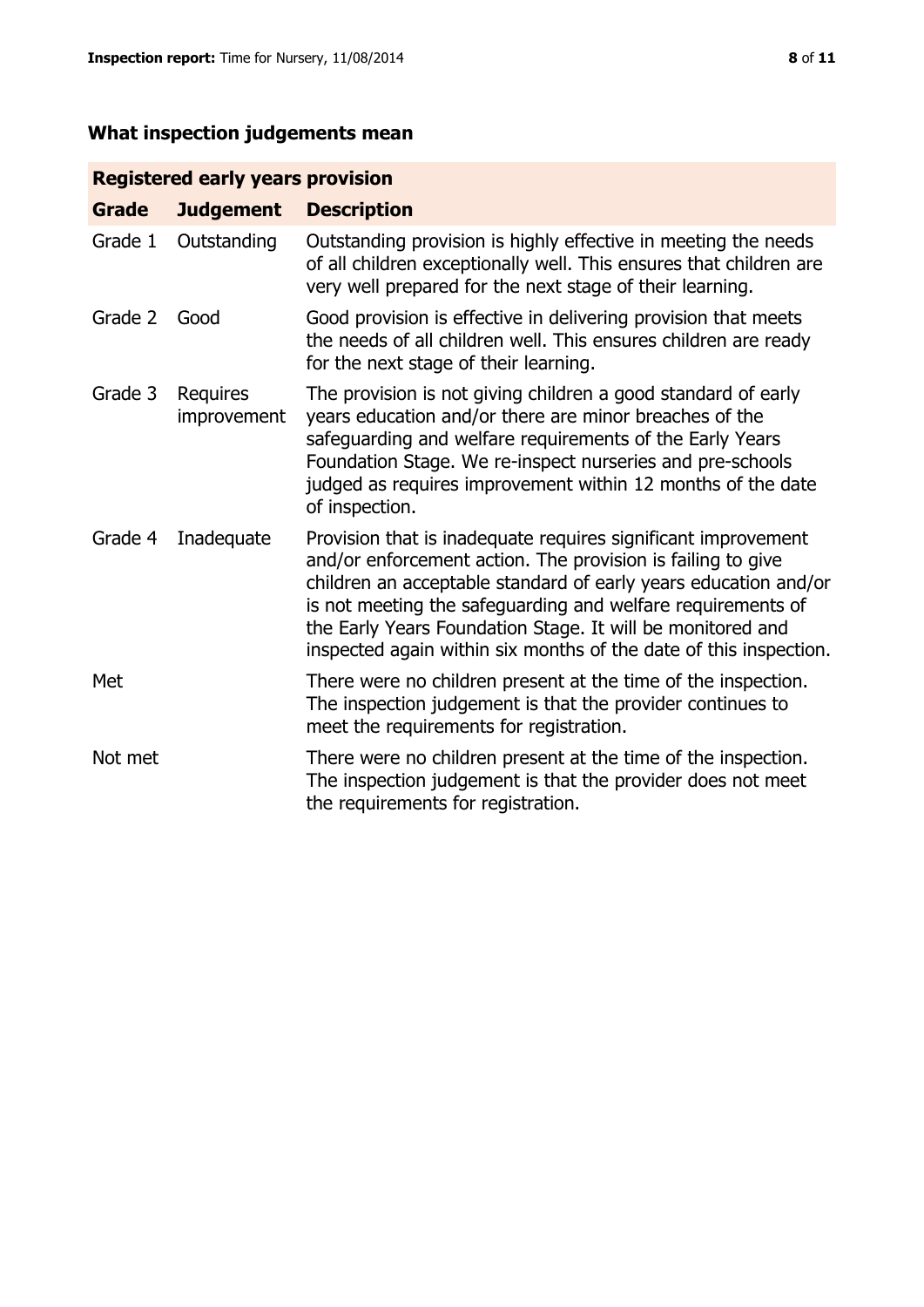## **Inspection**

This inspection was carried out by Ofsted under sections 49 and 50 of the Childcare Act 2006 on the quality and standards of provision that is registered on the Early Years Register. The registered person must ensure that this provision complies with the statutory framework for children's learning, development and care, known as the Early Years Foundation Stage.

# **Setting details**

| Unique reference number       | 502186                                                          |
|-------------------------------|-----------------------------------------------------------------|
| <b>Local authority</b>        | Lancashire                                                      |
| <b>Inspection number</b>      | 869159                                                          |
| <b>Type of provision</b>      |                                                                 |
| <b>Registration category</b>  | Childcare - Non-Domestic                                        |
| Age range of children         | $0 - 17$                                                        |
| <b>Total number of places</b> | 42                                                              |
| Number of children on roll    | 82                                                              |
| <b>Name of provider</b>       | Sarah Rodriguez, Carol, William and Laura Nelson<br>Partnership |
| Date of previous inspection   | 05/08/2009                                                      |
| <b>Telephone number</b>       | 01524 851288                                                    |

Any complaints about the inspection or the report should be made following the procedures set out in the quidance *'Complaints procedure: raising concerns and making complaints* about Ofsted', which is available from Ofsted's website: www.ofsted.gov.uk. If you would like Ofsted to send you a copy of the guidance, please telephone 0300 123 4234, or email enquiries@ofsted.gov.uk.

# **Type of provision**

For the purposes of this inspection the following definitions apply:

Full-time provision is that which operates for more than three hours. These are usually known as nurseries, nursery schools and pre-schools and must deliver the Early Years Foundation Stage. They are registered on the Early Years Register and pay the higher fee for registration.

Sessional provision operates for more than two hours but does not exceed three hours in any one day. These are usually known as pre-schools, kindergartens or nursery schools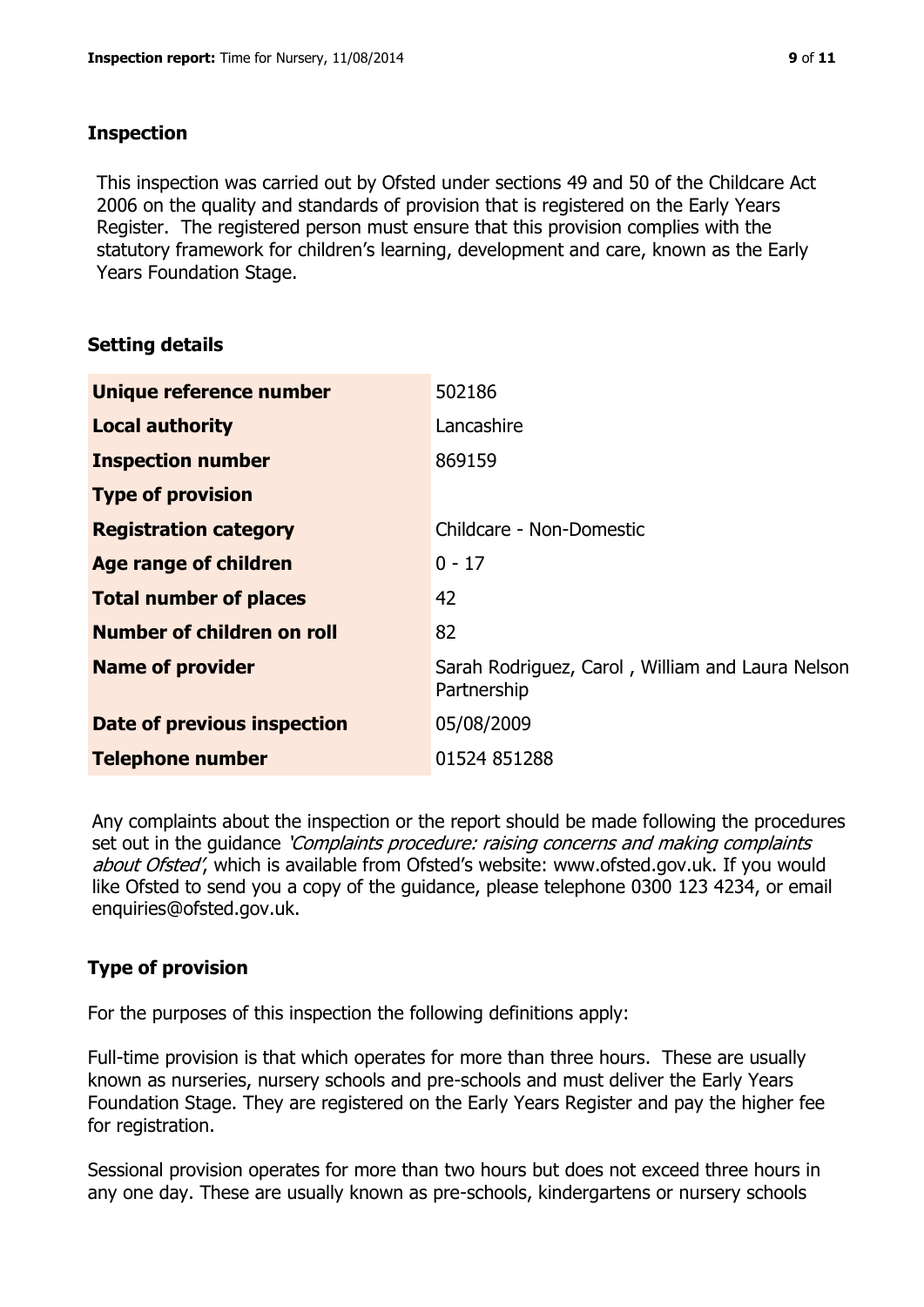and must deliver the Early Years Foundation Stage. They are registered on the Early Years Register and pay the lower fee for registration.

Childminders care for one or more children where individual children attend for a period of more than two hours in any one day. They operate from domestic premises, which are usually the childminder's own home. They are registered on the Early Years Register and must deliver the Early Years Foundation Stage.

Out of school provision may be sessional or full-time provision and is delivered before or after school and/or in the summer holidays. They are registered on the Early Years Register and must deliver the Early Years Foundation Stage. Where children receive their Early Years Foundation Stage in school these providers do not have to deliver the learning and development requirements in full but should complement the experiences children receive in school.